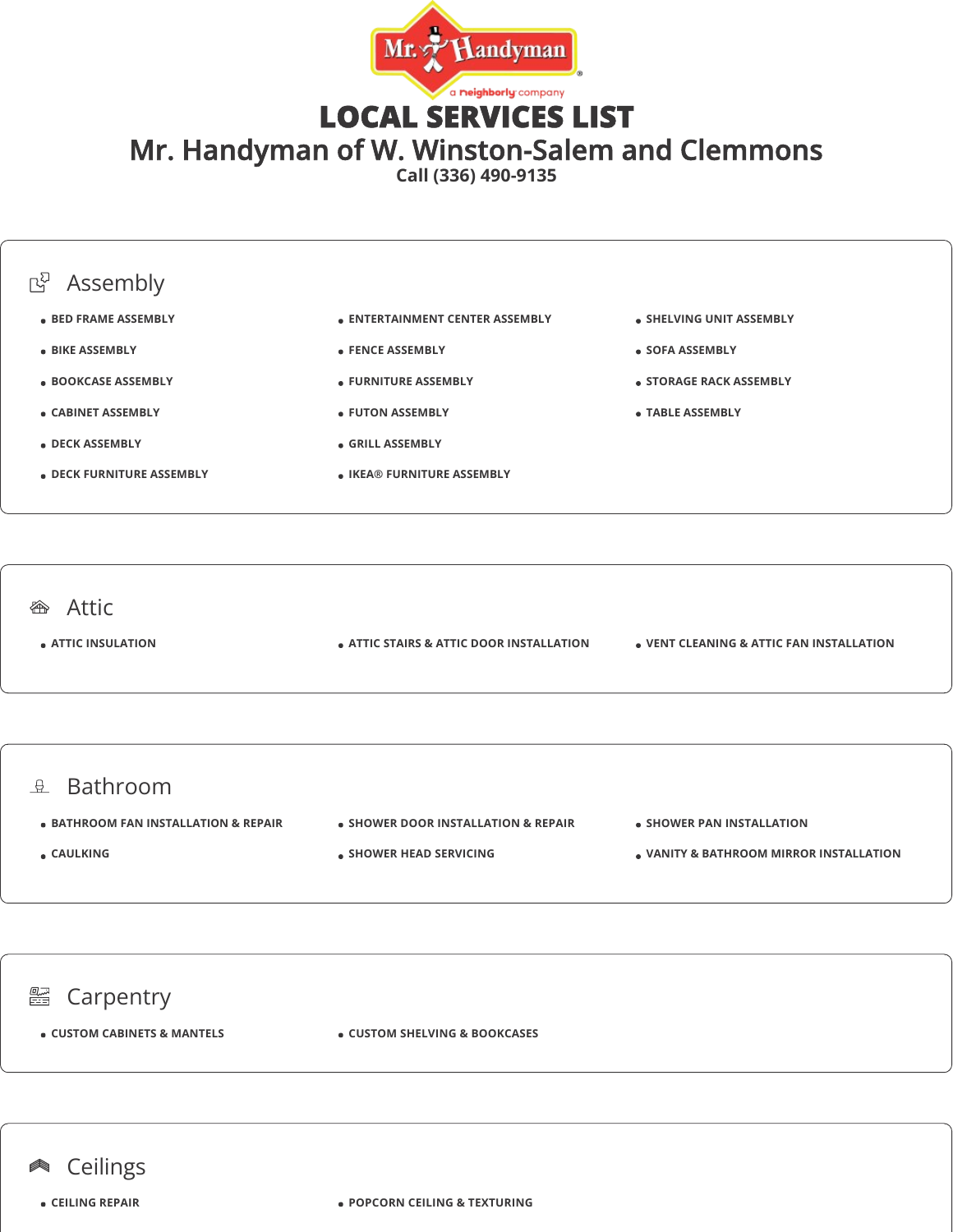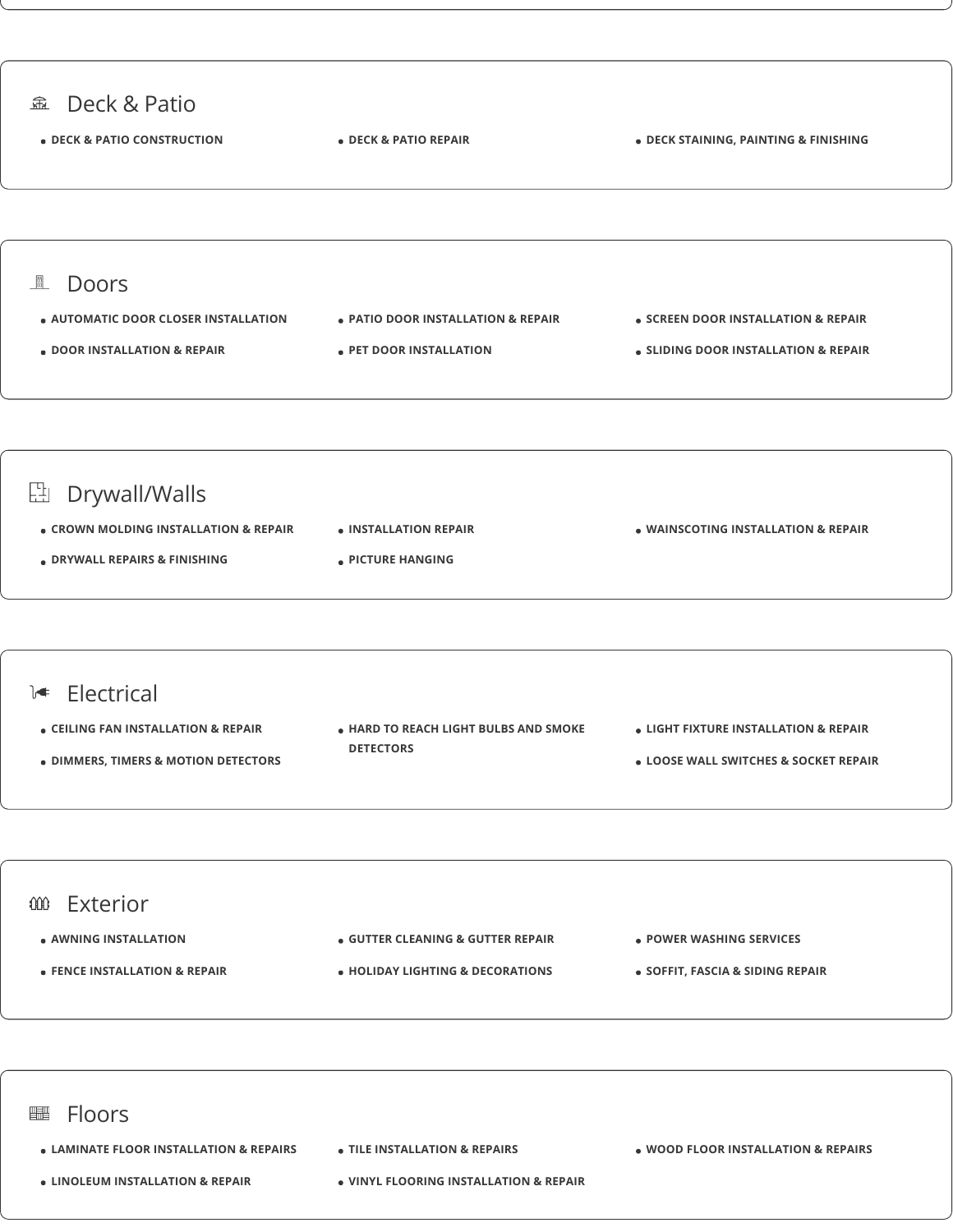

## **不** Plumbing